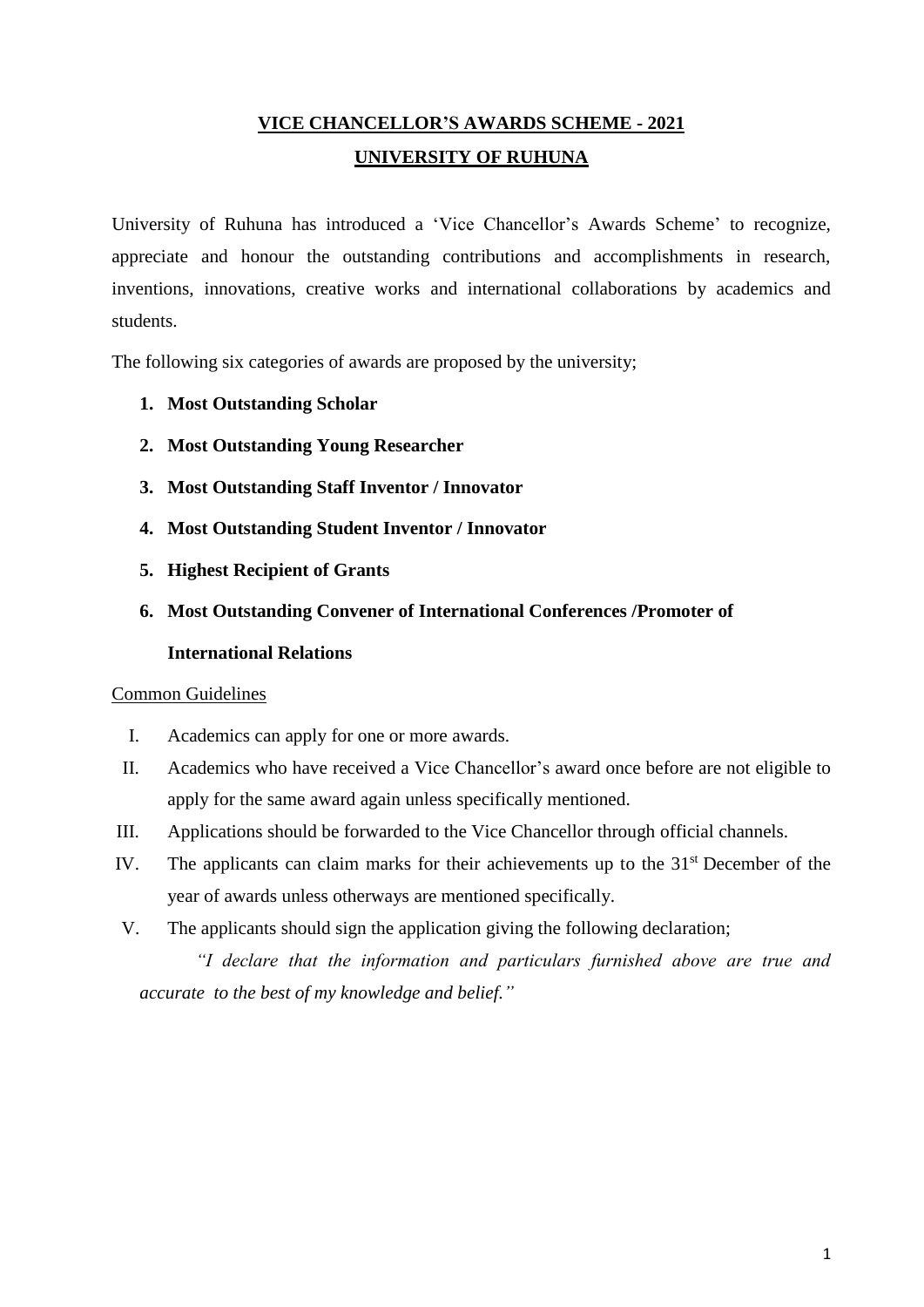#### **1. The Most Outstanding Scholar**

- Members of the academic staff are eligible to apply.
- A minimum of 80 points should be obtained, to be considered for the award.
- The applicants should sign the application giving the following declaration;

"I declare that the information and particulars furnished above are true and accurate to the best of my knowledge and belief. I further declare that I have not included and claimed marks for any paper published in a fake or predatory journal and I accept the condition that, my application will be rejected if it will be revealed that any paper from a fake or predatory journal is included in the application".

Marks for achievements or accomplishments will be allocated as follows;

| Component                                                                                                                                                                                                                                                                                                                                                                               | <b>Marks allocated</b>  | <b>Marks</b><br>claimed by<br>the<br>applicant | <b>Marks</b><br>given<br>by<br>the<br>evaluators |
|-----------------------------------------------------------------------------------------------------------------------------------------------------------------------------------------------------------------------------------------------------------------------------------------------------------------------------------------------------------------------------------------|-------------------------|------------------------------------------------|--------------------------------------------------|
| a. Publications                                                                                                                                                                                                                                                                                                                                                                         |                         |                                                |                                                  |
| For single-authored papers, the author<br>will receive 100% of the marks allocated<br>for the paper.<br>Publications with one additional author<br>will receive 60% of the marks for the first<br>author and 40% of the marks for the<br>second author.<br>Publications by more than two authors<br>will receive 40% for the first author and<br>equal balance share for other authors. |                         |                                                |                                                  |
| Papers in peer-reviewed journals                                                                                                                                                                                                                                                                                                                                                        |                         |                                                |                                                  |
| (i) Publications indexed in accepted<br>citation indices (i.e. Science Citation<br>Index Expanded, Social Science Citation<br>Index, and Arts and Humanities Citation<br>Index)                                                                                                                                                                                                         | up to 5 points each     |                                                |                                                  |
| (ii) Publications in other peer-reviewed<br>journals.                                                                                                                                                                                                                                                                                                                                   | up to 3 points each     |                                                |                                                  |
| a. Presentation in conferences/                                                                                                                                                                                                                                                                                                                                                         |                         |                                                |                                                  |
| Professional meetings etc.                                                                                                                                                                                                                                                                                                                                                              |                         |                                                |                                                  |
| (i) Published as a peer-reviewed full<br>paper.                                                                                                                                                                                                                                                                                                                                         | up to 2 points each     |                                                |                                                  |
| (ii) Published as an Abstract                                                                                                                                                                                                                                                                                                                                                           | up to $0.5$ points each |                                                |                                                  |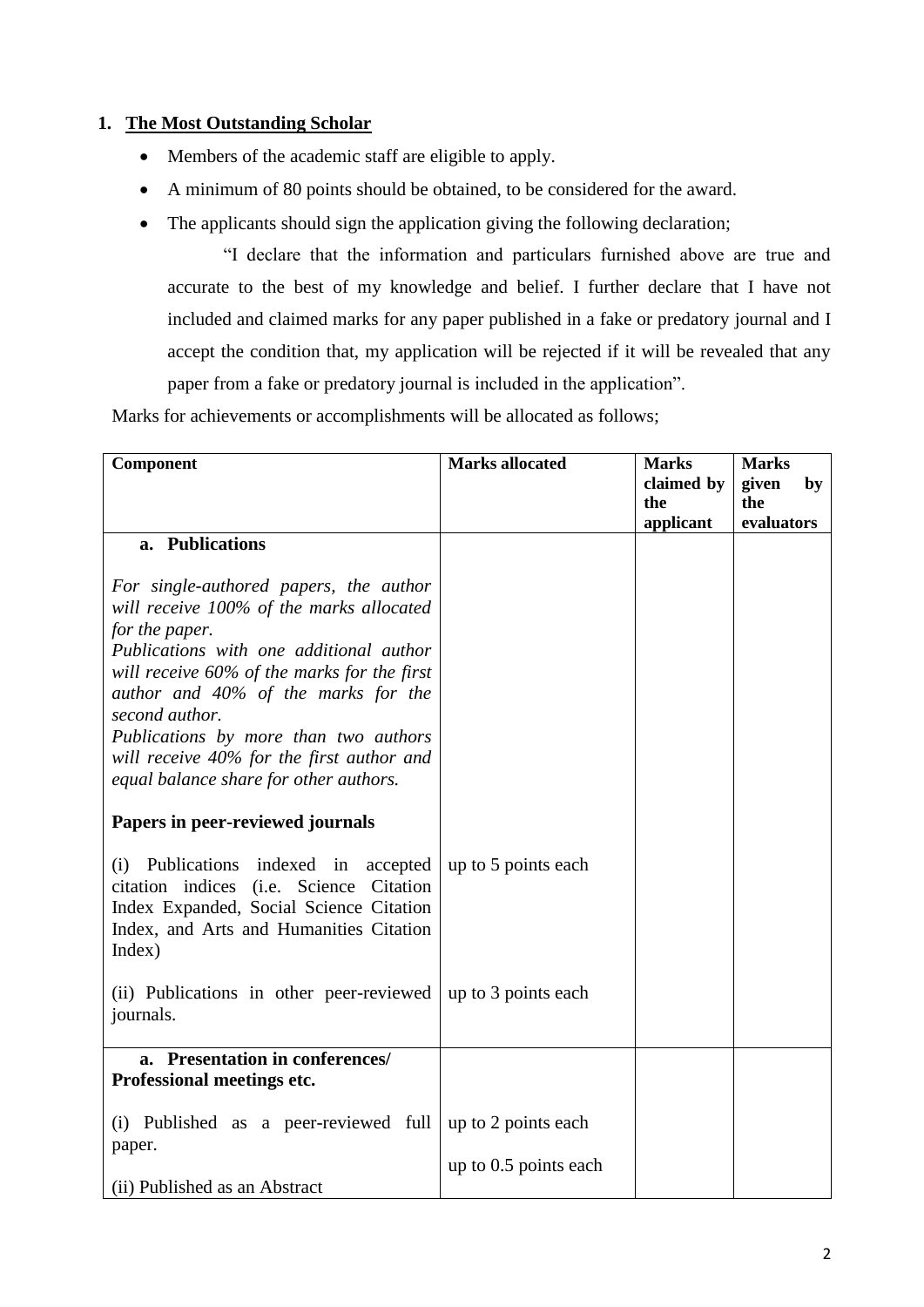| b. Chapters in books published by                                                                                                                                                                                                                                                                     |                                                                              |  |
|-------------------------------------------------------------------------------------------------------------------------------------------------------------------------------------------------------------------------------------------------------------------------------------------------------|------------------------------------------------------------------------------|--|
| (i) Internationally recognized publisher                                                                                                                                                                                                                                                              | up to 4 points each                                                          |  |
| (ii) Recognized scientific, academic or<br>professional bodies.                                                                                                                                                                                                                                       | up to 2 points each                                                          |  |
| and/or<br>text-books<br>c. Books<br>puplished in the area of expertise<br>of the applicant<br>The author, information on number of<br>copies published, ISBN, level of the target<br>group eg. School children, University<br>students etc., and the number of pages<br>should be given for each book |                                                                              |  |
| (i) A recognized international publisher.                                                                                                                                                                                                                                                             | up to 6 points each                                                          |  |
|                                                                                                                                                                                                                                                                                                       | -if reviewed by two<br>experts, up to 4 points.<br>-if it is not up 2 points |  |
| $(ii)$ Booklets – less than 50 pages                                                                                                                                                                                                                                                                  | up to 2 points each                                                          |  |
| (iii) Monographs                                                                                                                                                                                                                                                                                      | up to 3 points each                                                          |  |
| d. Translation<br>of<br>monographs/<br>books                                                                                                                                                                                                                                                          | up to 3 points each                                                          |  |
| <b>Editing of journals/books</b><br>e.                                                                                                                                                                                                                                                                |                                                                              |  |
| (i) Editors-in-Chief of a refereed journal                                                                                                                                                                                                                                                            | 0.5 points per issue<br>up to a maximum of 5<br>points per journal           |  |
| (ii) Member of the editorial board of a<br>refereed journal.                                                                                                                                                                                                                                          | 0.25 points per issue up<br>to a maximum of 2.5<br>points per journal        |  |
| f.<br>Documented orations, keynote<br>addresses etc. in recognized national<br>or international professional bodies.                                                                                                                                                                                  |                                                                              |  |
| (i) Orations<br>International<br>National<br>Local<br>(text of oration should be submitted)                                                                                                                                                                                                           | 5 points<br>3 points<br>0.5 points                                           |  |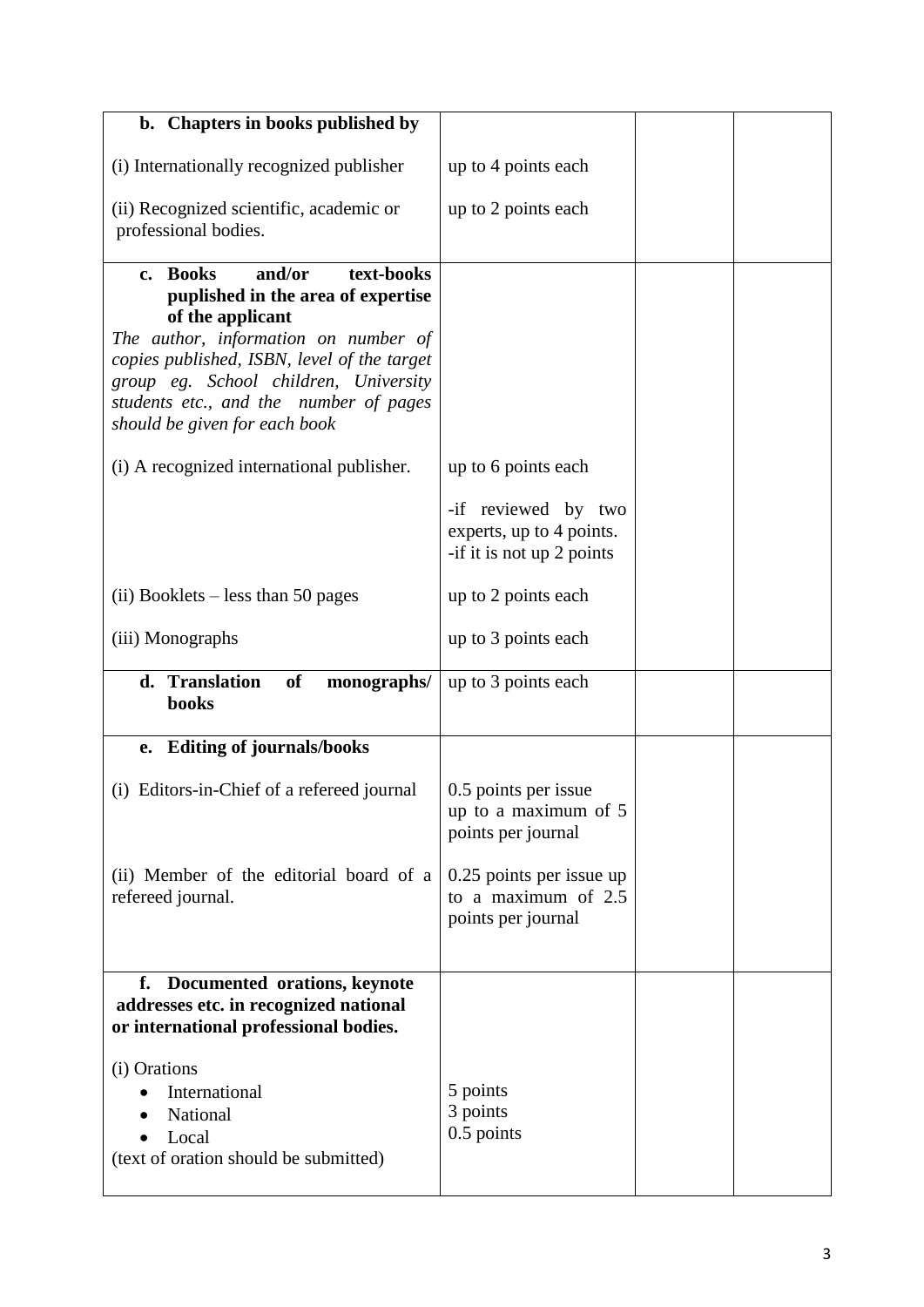| (ii) Keynote addresses / presidential                                          | 2 points per event                                  |  |
|--------------------------------------------------------------------------------|-----------------------------------------------------|--|
| addresses                                                                      | up to maximum of 10                                 |  |
|                                                                                |                                                     |  |
|                                                                                |                                                     |  |
|                                                                                |                                                     |  |
|                                                                                |                                                     |  |
|                                                                                |                                                     |  |
|                                                                                |                                                     |  |
|                                                                                |                                                     |  |
|                                                                                |                                                     |  |
|                                                                                |                                                     |  |
| g. Citation of applicant's work in<br>refereed<br>journals<br>scholarly<br>and | $0.5$ point<br>up<br>to<br>a<br>maximum of 5 points |  |
| publications (excluding self citations                                         | for repeated citation per                           |  |
| and citation in fake or predatory                                              | paper                                               |  |
| publications)                                                                  |                                                     |  |
| h. Recognized national/international                                           | up to 3 points each                                 |  |
| meritorious awards of research                                                 | (In case of 'Presidential                           |  |
| and creative works                                                             | awards for research', if                            |  |
|                                                                                | more than one research                              |  |
|                                                                                | paper is included in the                            |  |
|                                                                                | same certificate, each                              |  |
|                                                                                | research paper will be                              |  |
|                                                                                | treated separately<br>in                            |  |
|                                                                                | giving the full marks)                              |  |
| Creative works*<br>i.                                                          | up to 3 points each                                 |  |
|                                                                                |                                                     |  |
| j.<br><b>Grants</b>                                                            |                                                     |  |
|                                                                                |                                                     |  |
| (i) funds received from international                                          | 1 point per US\$ 2,500                              |  |
| Sources                                                                        | or its equivalent                                   |  |
|                                                                                |                                                     |  |
| (ii) funds received from national sources                                      | 1 point per equivalent                              |  |
|                                                                                | of US\$ 2,500 in rupees                             |  |
|                                                                                | at the given time: up to                            |  |
|                                                                                | 10 marks                                            |  |
|                                                                                |                                                     |  |
|                                                                                | (In case of teamwork,                               |  |
|                                                                                | the highest recipient                               |  |
|                                                                                | gets full marks of 10                               |  |
|                                                                                | while others get 50%<br>allocated marks divided     |  |
|                                                                                |                                                     |  |
| <b>Number of graduate students</b><br>k.                                       | equally.)<br>- up to 2 points per                   |  |
| supervised and graduated**                                                     |                                                     |  |
|                                                                                |                                                     |  |
|                                                                                | PhD.                                                |  |
|                                                                                |                                                     |  |
|                                                                                | - Up to 1 point per                                 |  |
|                                                                                | MPhil or Master by<br>research, of a duration       |  |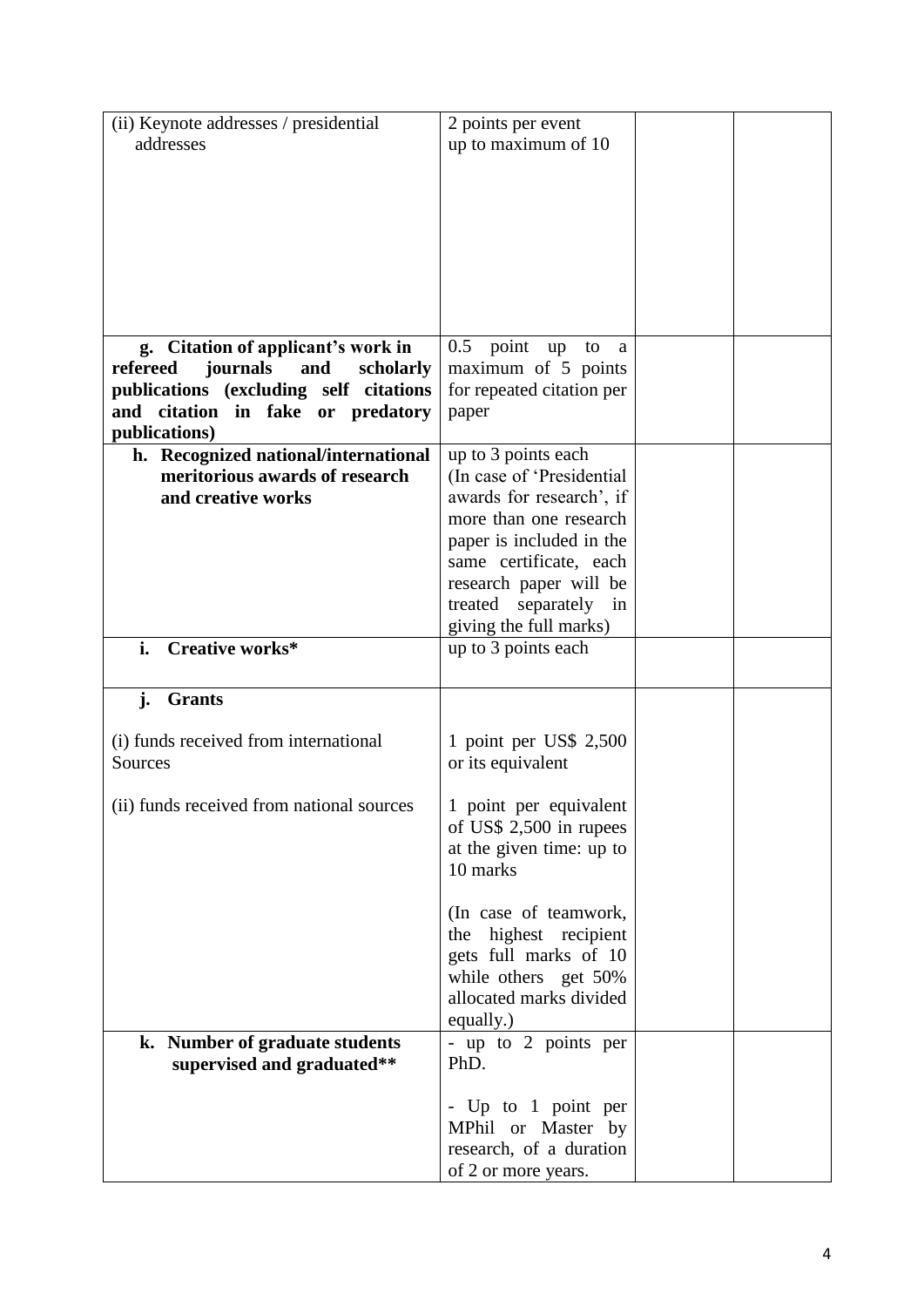| - Up to 1 point per<br>MD/MS students.***                                                   |  |
|---------------------------------------------------------------------------------------------|--|
| - Up to 0.5 point per<br>Master with a research<br>component of 1 or<br>more year duration. |  |
| (Up to maximum of 10)<br>points for each of the<br>above.)                                  |  |

\*With regard to poems, songs, novels, composed music,dances, plays, films etc., reviews or appreciations on each item by authoritative persons should be attached. For creative products or services in science or allied field, a brief description of the creative nature of the item should be submitted along with documentary proof. With regard to specific works of international reputation, justification should be made.

\*\*It should be stated whether served as the principal supervisor or as a co-supervisor. The principal supervisor is given full marks while the co-supervisor will get 50% of the allocated marks. The relevant student should have graduated prior to the deadline of application.

In the case of MD / MS student, suitable fraction out of the maximum marks will be allocated based on the number of trainers.

## **2. The Most Outstanding Young Researcher**

- Members of the academic staff who are less than 40 years on the closing date of the application are eligible to apply.
- A minimum of 35 marks should be obtained, to be considered for the award.

Marks for achievements or accomplishments will be allocated in the same way as in the Most Outstanding Scholar Award. (The same declaration should also be included) In addition, marks will be allocated for the educational qualifications also as follows.

| <b>Component</b>              | <b>Marks allocated</b> | Marks claimed   Marks | given                   |
|-------------------------------|------------------------|-----------------------|-------------------------|
|                               |                        | by the applicant      | the<br>by<br>evaluators |
|                               |                        |                       |                         |
| a. PhD                        | 05 points for each     |                       |                         |
| b. MPhil                      | 03 points for each     |                       |                         |
| c. MA/MSc                     | 02 points for each     |                       |                         |
| d. Additional Bachelor Degree | 1.5 points for each    |                       |                         |
| e. postgraduate Diploma       | 01 oint for each       |                       |                         |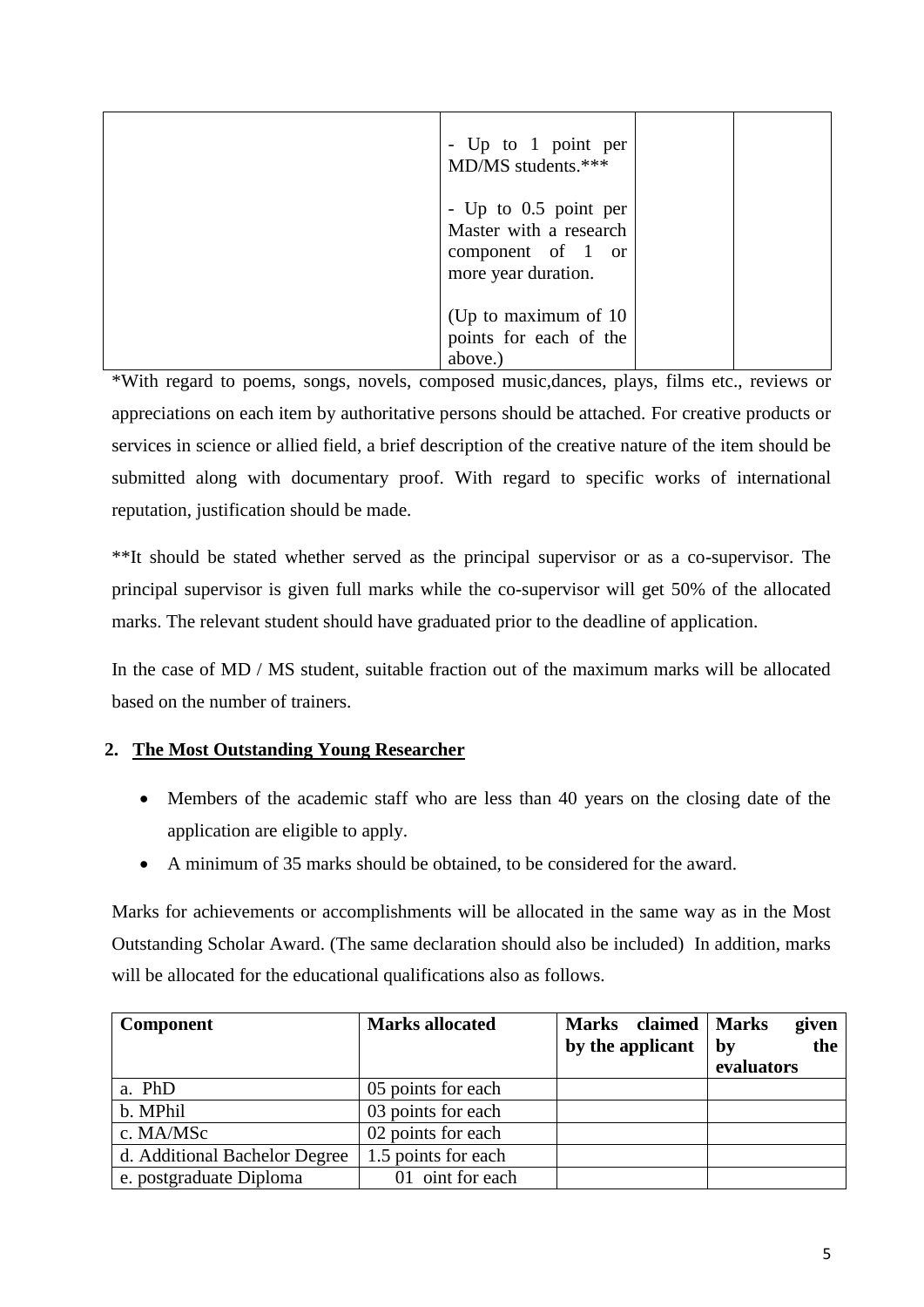## **3. The Most Outstanding Staff Inventor / Innovator**

- Minimum of 6 points are required to be considered for the award.
- Include achievements within 3 Years prior to  $31<sup>st</sup>$  December of the year of the award
- Once the person is received the title, he/she has to earn fresh marks to be eligible for the same award in the subsequent occasion.

Marks will be allocated as follows;

| Component                     | <b>Marks allocated</b>   | <b>Marks</b>  | Marks given |
|-------------------------------|--------------------------|---------------|-------------|
|                               |                          | claimed by    | by the      |
|                               |                          | the applicant | evaluators  |
| a. National and international | -up to 3 points per each |               |             |
| patents                       | national patent          |               |             |
|                               |                          |               |             |
|                               | -up to 5 points per each |               |             |
|                               | international patent     |               |             |
| b. National and international | -up to 1 points per each |               |             |
| certificate for invention     | national certificate     |               |             |
|                               |                          |               |             |
|                               | -up to 2 points per      |               |             |
|                               | international<br>each    |               |             |
|                               | certificate              |               |             |
| c. Industrial designs         | -up to 3 points per each |               |             |
|                               | internationally          |               |             |
|                               | recognized design        |               |             |
|                               |                          |               |             |
|                               | -up to 2 points per each |               |             |
|                               | nationally<br>recognized |               |             |
|                               | design                   |               |             |
| d. Commercialized Patents*    | - Commercialization of   |               |             |
|                               | international patent: up |               |             |
|                               | to 15 points per each    |               |             |
|                               |                          |               |             |
|                               | - Commercialization of   |               |             |
|                               | national patent: up to   |               |             |
|                               | 10 points per each       |               |             |
|                               |                          |               |             |

\*A brief description should be given on the followings;

- number of machines / implements/ instruments /software, assembled/ produced
- quantity of the product marketed/developed/sold,
- type of biological or chemical process invented,
- the impact on any particular sector, industry or community and
- contribution to regional / national development.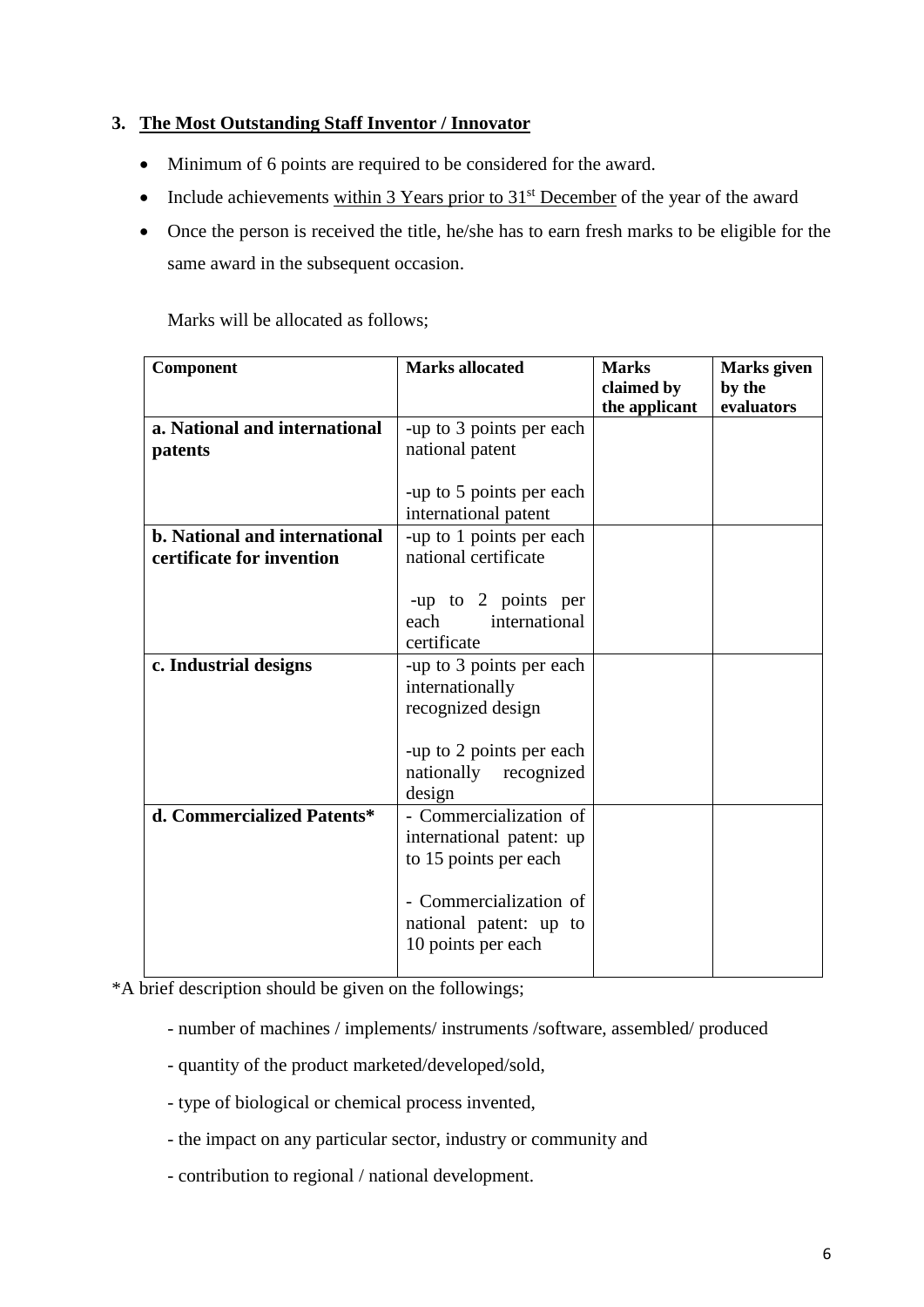#### 4. **The Most Outstanding Student Inventor / Innovator**

- The marking scheme is same as for the 'Most Outstanding Staff Inventor / Innovator
- The minimum requirement to be considered for the award is to have some 'evidence of inventions/innovations' (In other words, no minimum mark introduced to be eligible for the award).
- Achievements any time during the studentship up to  $31<sup>st</sup>$  December of the year of the award are acceptable.
- An applicant is entitled to submit applications yearly. In other words, applicants who won the award once, are eligible to apply again for their new achievements.
- Students who have completed the degree during the year of the award are also eligible to apply.
- Any special achievement which is not mentioned in the marking scheme could be considered under this category with proven evidence, and marks up to 05 points will be allocated.

## **5. The Highest Recipient of Grants.**

- Minimum of 10 marks are required to be considered for the award.
- Only the grants received within 3 years prior to the  $31<sup>st</sup>$  December of the year of the award, will be considered in giving marks.
- Once a person received the award, he/she has to earn fresh marks, if needs to apply for the same award in the subsequent occasion.

| <b>Component</b>              | <b>Marking Scheme</b>     | claimed<br><b>Marks</b> | Marks given by |
|-------------------------------|---------------------------|-------------------------|----------------|
|                               |                           | by the applicant        | the evaluators |
| a. Funds received from        | 1 point per US\$ 2,500 or |                         |                |
| international sources         | its equivalent            |                         |                |
| <b>b.</b> Funds received from | 1 point per equivalent of |                         |                |
| national sources              | US\$ $2,500$ in rupees at |                         |                |
|                               | the given time            |                         |                |

A brief description should be given on the output of each grant received including capacity building, staff training, improvement of laboratory facilities and research capabilities, the establishment of new units, centers, etc.

**This should be certified by the Head of the Department and the Dean of the Faculty concerned.**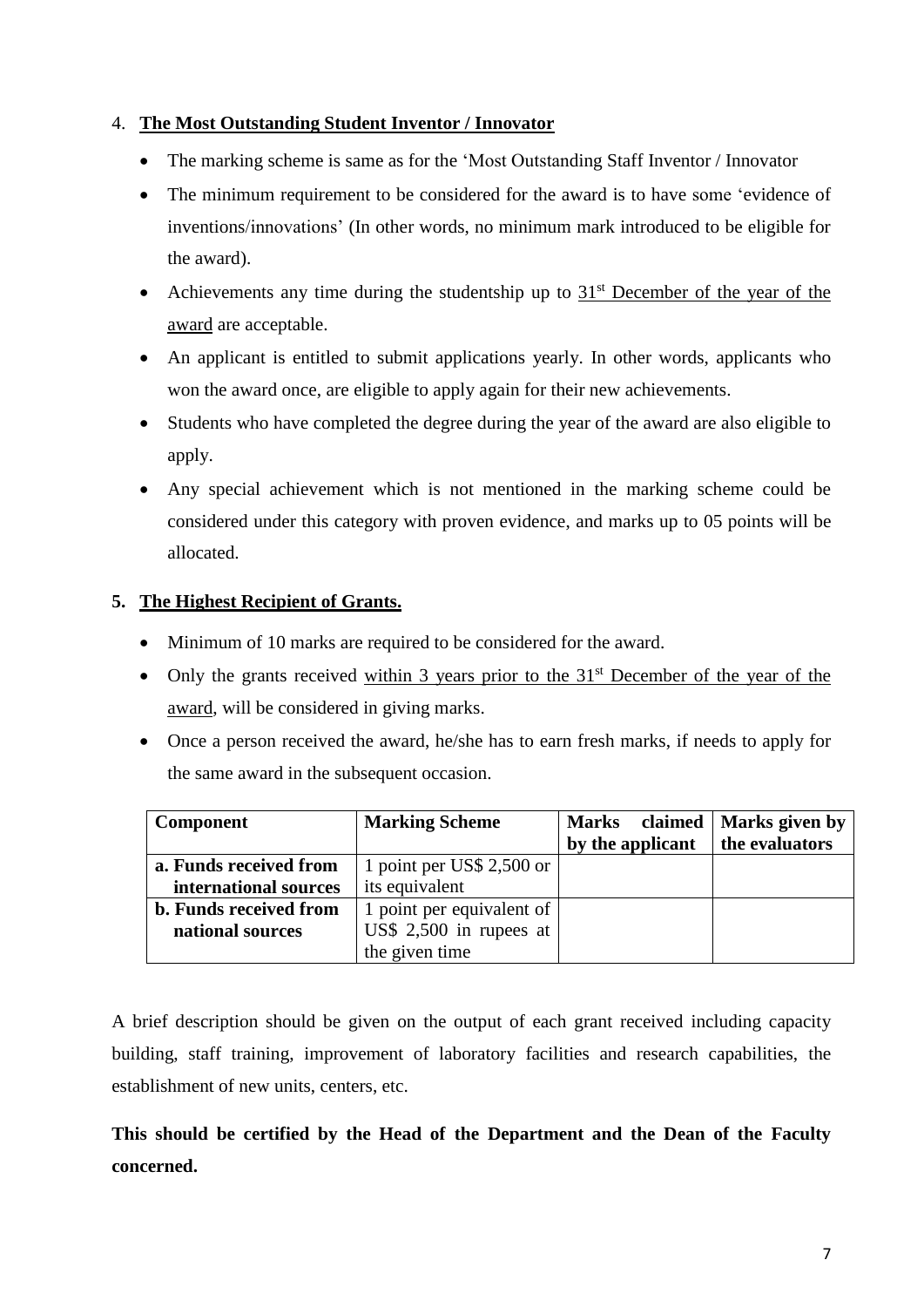## **6. The Most Outstanding Convener of International Conferences/ Promoter of International Relations**

- Minimum of 10 points are required to be considered for the award.
- once a person is received the title, he/she has to earn fresh marks if needs to apply for the same award in a subsequent occasion
- Include achievements within 03 Years prior to the  $31<sup>st</sup>$  December of the year of the award.
- Marks for achievements or accomplishments will be allocated as follows;

#### **International Conferences**

Documentary evidence should be submitted by the applicant for the followings;

- No. of sessions
- No. of Guest speakers local

foreign

- Funds received
- Benefits for the University and the Nation

### **International Relations**

Documentary evidence should be submitted by the applicant for the followings;

- Funds received
- Duration of the project
- Benefits/Advantages for the Institution
- Contribution to national development

Marks for achievements or accomplishments will be allocated as follows;

| Component                                                                                                                          | <b>Marks Allocated</b>                                                              | <b>Marks</b><br>claimed<br>bv<br>the applicant | <b>Marks</b><br>given by the<br>evaluators |
|------------------------------------------------------------------------------------------------------------------------------------|-------------------------------------------------------------------------------------|------------------------------------------------|--------------------------------------------|
| a. International conferences,<br>workshops, symposia, training<br>programs etc*,<br>No of Sessions<br>$(Session = Minimum 03 hrs)$ | 2 points per session                                                                |                                                |                                            |
| b. Editing of proceeding                                                                                                           | 5.0 points (Should be)<br>divided among members, if<br>there is an Editorial board) |                                                |                                            |